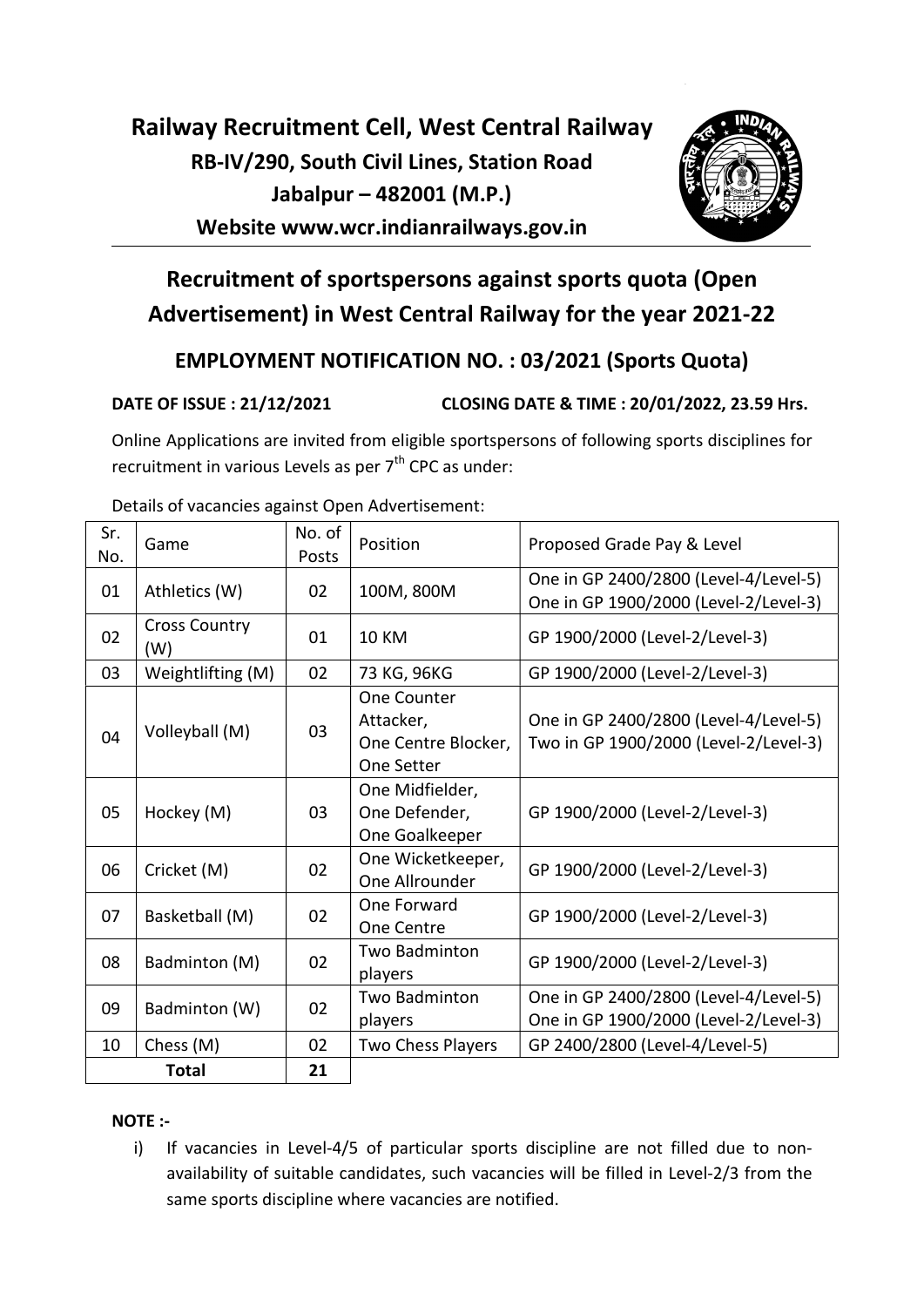ii) There is no reservation for SC, ST and OBC, being a Sub-quota. However the candidates claiming to belonging to SC/ST/OBC communities are required to upload Self Attested photocopy of Caste Certificate issued by Competent Authority. (As per Annexure- C & D)

#### (1) Norms for recruitment :-

Categorization of International Championships : For recruitment purpose, International Championships/events are categorized as under :-

| Category A | <b>Olympic Games (Senior)</b>                |
|------------|----------------------------------------------|
| Category B | World Cup (Junior/Youth/Senior)              |
|            | World Championships (Junior/Senior)          |
|            | Asian Games (Senior)                         |
|            | Commonwealth Games (Senior)                  |
|            | <b>Youth Olympics</b>                        |
|            | Champions Trophy (Hockey)                    |
|            | Thomas/Uber Cup (Badminton)                  |
| Category C | Commonwealth Championships (Junior/Senior)   |
|            | Asian Championships/Asia Cup (Junior/Senior) |
|            | South Asian Federations Games (Senior)       |
|            | USIC (World Rlys) Championships (Senior)     |
|            | <b>World University Games</b>                |

I. Norms for recruitment (5 posts) in Level-4/Level-5 Educational Qualification: Minimum – Graduate in any discipline from a recognized university Sports Achievements - Eligibility Norms:

- (i) Represented the country and obtained at least  $3<sup>rd</sup>$  position in any of the Category B championships/events.
- II. Norms for recruitment (16 posts) in Level-2/Level-3

Educational Qualification Minimum – Pass in  $12<sup>th</sup>$  class (+2stage) for non Technical Posts. OR 10<sup>th</sup> with ITI for Technical Posts.

However, candidates having only  $10<sup>th</sup>$  qualification may also apply. They may be considered for Technical categories, but their training period will be 03 years, unless they pass ITI qualification in the relevant trade.

### Sports Achievements - Eligibility Norms:

- (i) Represented the country in any of the Category B championships/events. OR
- (ii) Represented the country and obtained at least  $3<sup>rd</sup>$  position in any of the Category C championships/events OR
- (iii) Represented a State or equivalent unit and obtained at least  $3^{rd}$  position in Senior/Youth/Junior National Championships OR
- (iv) Represented a state and obtained at least  $3<sup>rd</sup>$  position in National games organized under aegis of Indian Olympic association OR
- (v) Represented a University and obtained at least  $3<sup>rd</sup>$  position in All India Inter University Championships organized under the aegis of association of Indian universities OR
- (vi) Represented a State or equivalent Unit and obtained  $1<sup>st</sup>$  position in Federation Cup Championships (Senior Category).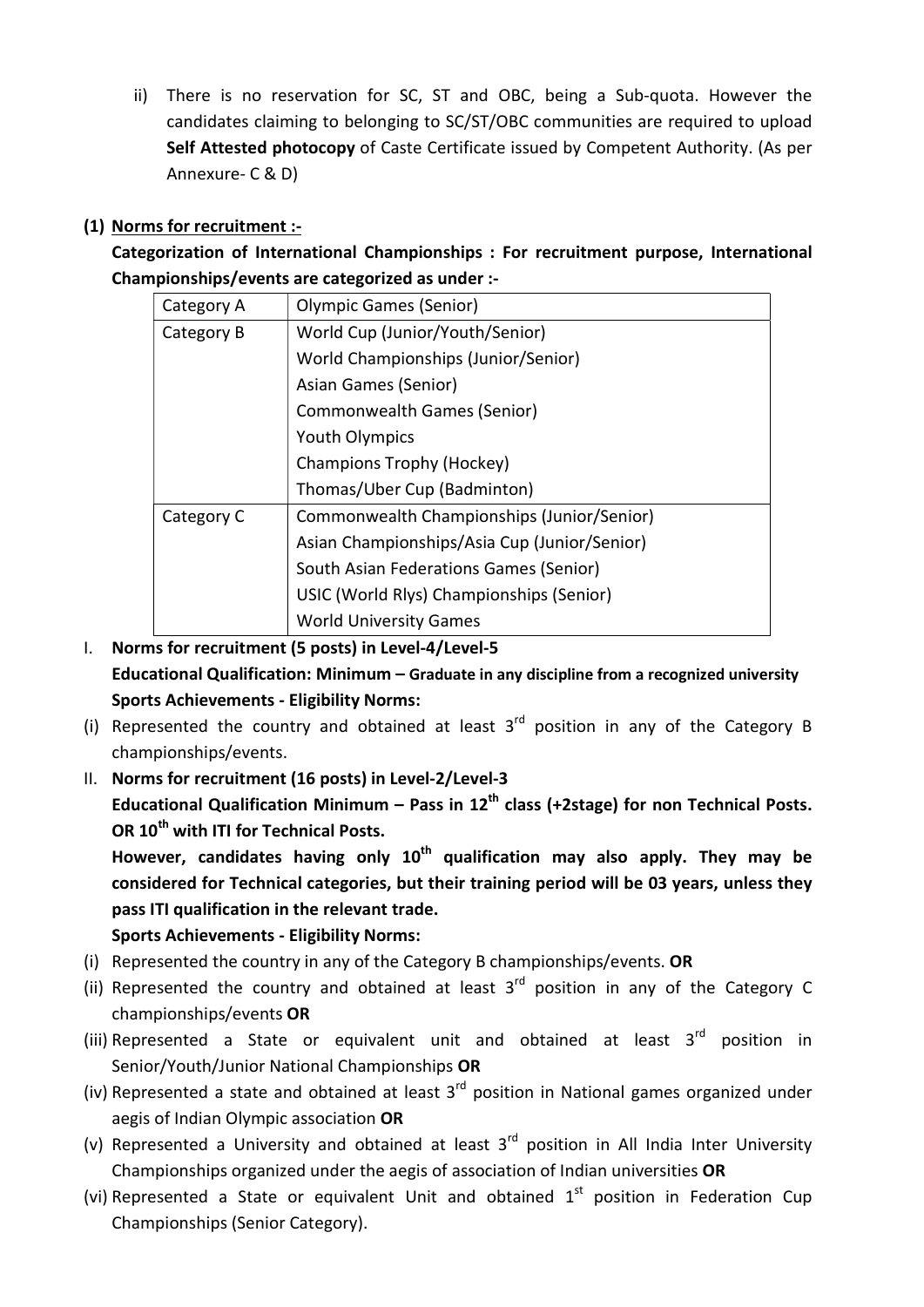#### (2) Additional acceptable sports achievement/Minimum sports norms for certain disciplines:-

(i) In Athletics, Medal winning performance in National Inter State Senior Athletics Championships, may also be considered for recruitment against the post having Level-2 as per  $7<sup>th</sup>$  CPC.

In Athletics, Gold Medal Winner in Open National Championships (Senior), Inter State Athletics Championships (Senior) and Asian Championships (Senior) may be considered for recruitment in Level-4/Level-5.

(ii) In Hockey (Men), for recruitment against the posts having Level-2/Level-3 as per  $7<sup>th</sup>$ CPC: participation in the International Tournaments (Senior or Junior) of four or more nations, may also be considered.

In Hockey (Men), Semifinalist in Senior National Championships may also be considered for Level-2/Level-3 as per  $7<sup>th</sup>$  CPC.

- (iii) In Cricket (Men)
	- a) Level- $2$ /Level- $3 -$

Quarter finalist in Senior/U-23/U-19 All India Inter State Elite Group Championship and All India Inter State Championships may be considered for GP-2000/1900 (Level-3/Level-2) or

Participation in Senior/U-23/U-19 All India Senior Inter-zonal Championship.

(iv) In Badminton, sportspersons may also be considered for recruitment on the basis of their current Annual All India Rankings; in different Levels, as per following criteria.

| Level as per $7th$ |                | Minimum sports norms for recruitment |                                          |  |  |  |  |
|--------------------|----------------|--------------------------------------|------------------------------------------|--|--|--|--|
| <b>CPC</b>         | Age Category   | Event                                | <b>Current Annual all Indian Ranking</b> |  |  |  |  |
| (Level-4/Level-5)  | Seniors        | Singles                              | Upto 8 <sup>th</sup> Position            |  |  |  |  |
|                    | Seniors        | Singles                              | Upto 20 <sup>th</sup> Position           |  |  |  |  |
| (Level-2/Level-3)  |                | Doubles                              | Upto 4 <sup>th</sup> Position            |  |  |  |  |
|                    | Youth          | Singles                              | Upto 6 <sup>th</sup> Position            |  |  |  |  |
|                    | <b>Juniors</b> | Singles                              | Upto 6 <sup>th</sup> Position            |  |  |  |  |

 Only the current Annual All India Ranking shall be considered for these purposes. For the purpose the highest ranking may be considered valid for one year for the purpose of recruitment. Ranking in Mixed-Doubles shall be considered.

In Badminton, below mentioned World Ranking will be eligible for Level mentioned against them:

| Level as per $7th$ | Age Category   | Event          | <b>Current Annual World Ranking</b> |  |  |
|--------------------|----------------|----------------|-------------------------------------|--|--|
| CPC                |                |                |                                     |  |  |
| (Level-4/Level-5)  | Seniors        | Singles        | Upto 50 <sup>th</sup> Position      |  |  |
|                    | <b>Juniors</b> | Singles        | Upto 30 <sup>th</sup> Position      |  |  |
| (Level-2/Level-3)  | <b>Seniors</b> | Singles        | Upto 70 <sup>th</sup> Position      |  |  |
|                    | <b>Juniors</b> | <b>Singles</b> | Upto 50 <sup>th</sup> Position      |  |  |

(v) In Chess: following sports achievements may also be considered for recruitment; in different Levels as per  $7<sup>th</sup>$  CPC:-

| Levels as per $7^{\text{th}}$ CPC | Minimum Sports Norms for Recruitment |
|-----------------------------------|--------------------------------------|
| Level-5 OR Level-4                | Grand Master title in Chess          |

GM titles should be in Open category.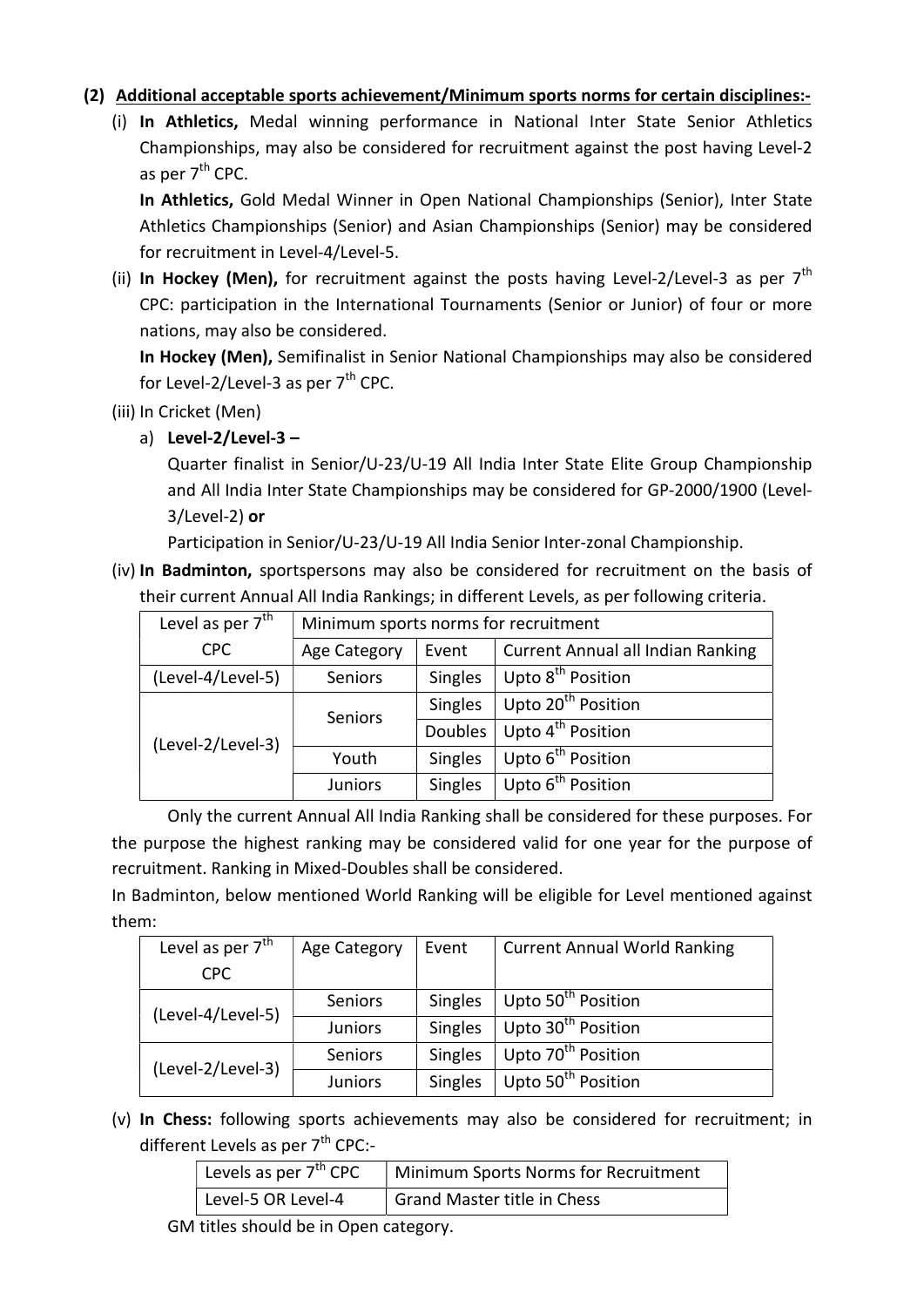|  |                | (vi) List of Junior National Championships recognized for recruitment against this |  |  |  |
|--|----------------|------------------------------------------------------------------------------------|--|--|--|
|  | advertisement. |                                                                                    |  |  |  |

| S.           | <b>Discipline</b> |          |           | <b>Details of recognized Junior National Championship</b> |  |  |
|--------------|-------------------|----------|-----------|-----------------------------------------------------------|--|--|
| No.          |                   | Category | Age group | Name of championship                                      |  |  |
| 01           | <b>Athletics</b>  | Women    | Under-20  | Junior National Athletics Championship                    |  |  |
| 02           | Cross             | Women    | Under-20  | <b>Junior National Cross Country</b>                      |  |  |
|              | Country           |          |           | Championship                                              |  |  |
| 03           | Weightlifting     | Men      | Under-20  | Junior National Weightlifting Championship                |  |  |
| 04           | Volleyball        | Men      | Under-19  | Junior National Volleyball Championship                   |  |  |
| 05<br>Hockey |                   | Men      | Under-21  | Junior (Under-21) National Hockey                         |  |  |
|              |                   |          |           | Championship                                              |  |  |
|              |                   | Men      | Under-23  | Col. C. K. Nayudu Trophy (Inter State                     |  |  |
|              | Cricket           |          |           | Championship)                                             |  |  |
| 06           |                   |          | Under-19  | Cooach Behar Trophy (Inter State                          |  |  |
|              |                   |          |           | Championship)                                             |  |  |
|              |                   |          | Under-19  | Vinoo Mankad Trophy (One Day Limited                      |  |  |
|              |                   |          |           | Overs Inter State Championship)                           |  |  |
| 07           | Basketball        | Men      | Under-18  | Junior National Basketball Championship                   |  |  |
| 08           | <b>Badminton</b>  | Men      | Under-19  | Junior National Badminton Championship                    |  |  |
| 09           | Badminton         | Women    | Under-19  | Junior National Badminton Championship                    |  |  |
| 10           | Chess             | Men      | Under-19  | Junior National Chess Championship                        |  |  |

 All the championships mentioned above should be conducted under the aegis of recognized International/National/State sports and Federations and also recognized by the Railway Sports Promotion Board.

 A sportsperson will be considered for recruitment only for event/position/game advertised in which he has recognized sports norms. Sportsperson having sports achievement/eligibility norms for post carrying higher Level as per  $7<sup>th</sup>$  CPC will also be eligible for post carrying lower Level as per  $7<sup>th</sup>$  CPC. Separate applications for each category should be made along with requisite examination fees.

#### (3) DISTRIBUTION OF MARKS:

3.1 Trials of the candidates shall be conducted to assess their sports performance and suitability. Trial Committee shall give its recommendation in terms of either FIT or NOT FIT, for consideration for next stage, by giving marks (maximum 40 marks), as per the criteria given below:

|       | For Game skill, physical fitness and   40 Marks |                                     |
|-------|-------------------------------------------------|-------------------------------------|
|       | coach's observations during Trials              |                                     |
| (ii)  | FIT candidate                                   | Candidate securing 25 Marks or more |
| (iii) | NOT FIT Candidate                               | Candidate securing marks below 25   |

#### Explanatory Note:

i) Candidates who are found FIT in the Trial only will be considered for the next stage of recruitment.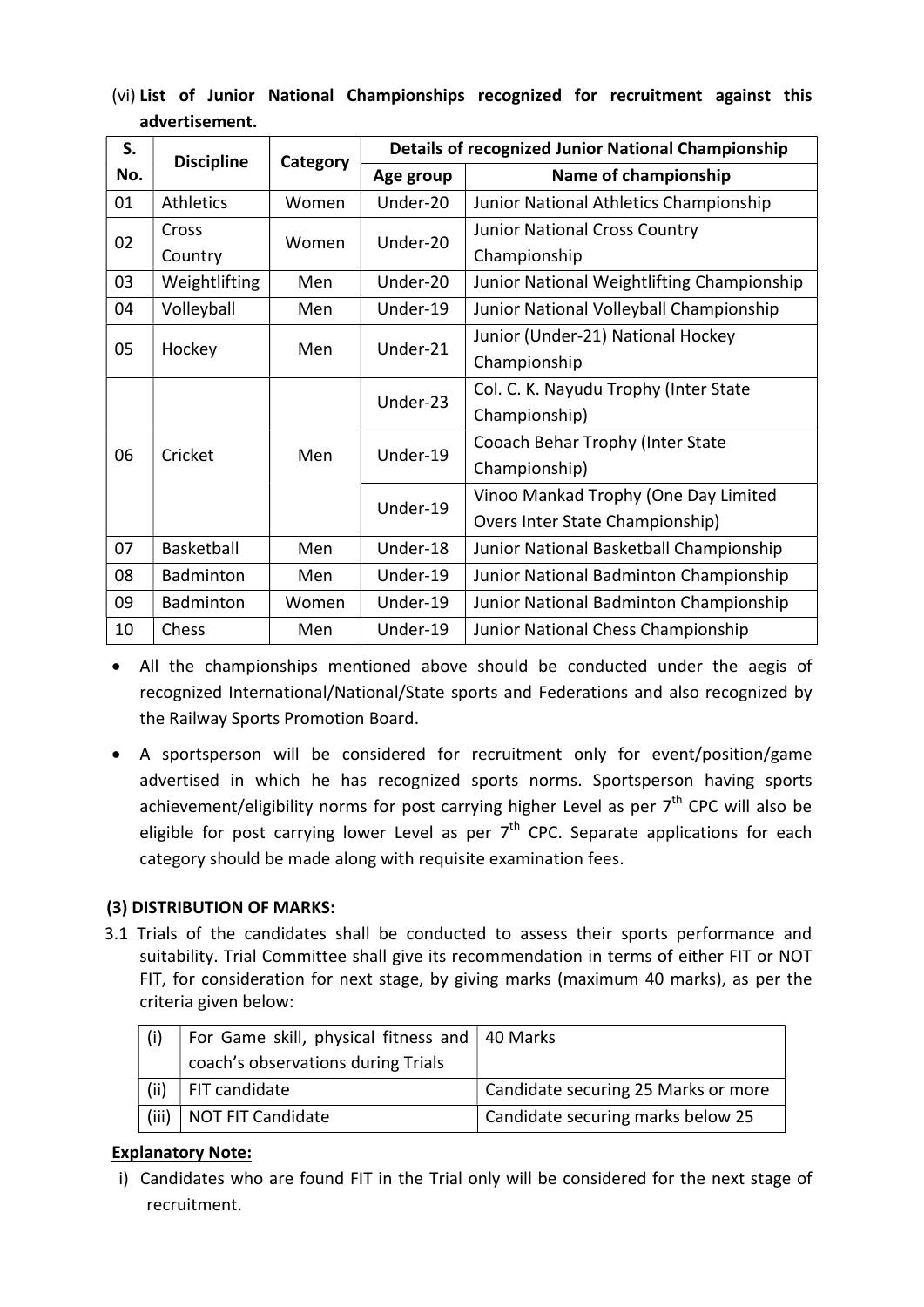- ii) The recruitment shall be purely on the basis of merit. In case of more than one sportsperson score the same marks, preference will be given to younger candidate to decide the merit.
- iii) The Sportspersons, who will be useful for the Railways, i.e. if they fit in the WCRSA team, will only be considered.
- 3.2 Recruitment Committee shall take interviews and award the marks (out of 60 marks) only to the FIT candidates for their sports achievements, educational qualifications. Candidates declared 'NOT FIT' will not be assessed further by the Recruitment Committee.

Recruitment Committee is to add the marks given by the Trial Committee to the FIT candidates (i.e., out of 40 Marks), in order to make the final merit list (out of 100 Marks).

Maximum marks which can be awarded by the Trial Committee for performance during Trial and Recruitment Committee during Interview stage, shall be as follows:-

|       | Description                                    | Maximum marks |  |  |
|-------|------------------------------------------------|---------------|--|--|
| (i)   | For Game skill, physical fitness and coach's   | 40 Marks      |  |  |
|       | observation during Trials                      |               |  |  |
| (ii)  | For assessment of recognized sports   50 Marks |               |  |  |
|       | achievements as per norms                      |               |  |  |
| (iii) | <b>Educational Qualification</b>               | 10 Marks      |  |  |
|       | <b>Total Marks</b>                             | 100 Marks     |  |  |

3.3 Minimum qualifying marks for recruitment through Open Advertisement in different Levels as per  $7<sup>th</sup>$  CPC observing the criteria shall be as follows:-

| S.No. | Level           | <b>Minimum Qualifying Marks</b> |
|-------|-----------------|---------------------------------|
| (i)   | Level-4/Level-5 | 70 Marks                        |
| (ii)  | Level-2/Level-3 | 65 Marks                        |

- (4) All the candidates getting appointment through Sports Quota will undergo probation period of two years.
- (5) Age limit :- Age limit is minimum 18 years and maximum 25 years on 01/01/2022 (Between 02/01/1997 to 01/01/2004). No age relaxation (Upper and Lower age) is permissible.
- (6) Period of reckoning sports achievement :-

Only those sportspersons who have acquired the sports achievement eligibility norms in the championships on or after 01/04/2019 and are active will be eligible to apply for appointment against sports quota. For validity of sports achievement, concluding day of the championship/event shall be taken into account.

#### (7) Examination fee:-

- a. The examination fee is  $\overline{5}500$ /- (Rupees Five Hundred only) for all candidates except those mentioned in sub-para (b) below with a provision for refunding  $\overline{z}400$ /- to those who are found eligible as per the notification and actually appear in the trial after deducting the bank charges.
- b. The examination fee is  $\overline{2}250$ /- (Rupees Two Hundred Fifty only) is required from candidates belonging to SC/ST/Ex-servicemen/Women/Minorities and Economic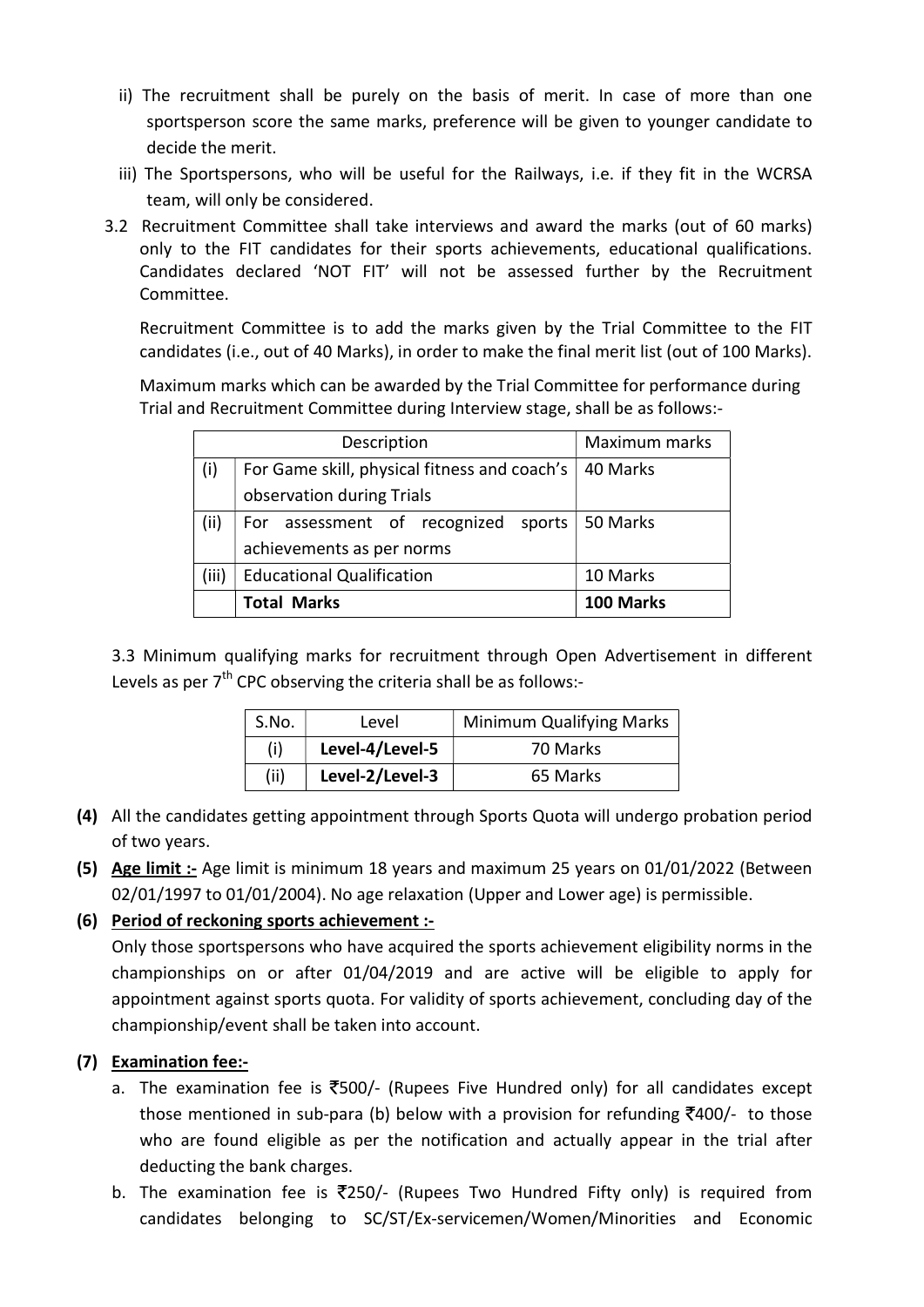Backward Classes with a provision for the refunding same to those who are found eligible as per the notification and actually appear in the trial after deducting the bank charges.

- c. While applying, the candidates claiming fee exemption must submit necessary certificates i.e. SC/ST/EBC/Minorities, in the format as prescribed (i.e Annexure-'C', 'B', 'A') in the Central Government order.
- d. It should be paid ON-LINE using internet banking or debit/credit cards (service charges apply for all banks which will be borne by the candidates).
- e. Applications not accompanied with examination fee, wherever required, will be summarily rejected.
- f. Economically backward candidate means those candidates whose annual family income is less than  $\overline{5}50000/$ -. They have to upload income certificate as given in Annexure-B.
- g. Minorities mean Muslim / Sikh / Christian / Buddhist / Jain / Zoroastrians (Parsis).

#### (8) How to apply and making fee payment ONLINE :-

- (i) Visit the website of WCR www.wcr.indianrailways.gov.in
- (ii) The path is as follows:- About us  $\rightarrow$  Recruitment  $\rightarrow$  Railway Recruitment Cell  $\rightarrow$  Sports Quota notification  $\rightarrow$  Notification for Sports Quota Recruitment (2021-22) Or

 Click on 'Notification for Sports Quota Recruitment (2021-22)' link present at Important information of Home page.

- (iii) Click on the "Notification" to read the instructions.
- (iv) Click on "New Registration" for Registration Number.
- (v) Login with Registration Number and Password.
- (vi) Fill up details and upload the photograph, signature and self attested documents.
- (vii) Click on "Examination Fee" and
	- (a) Accept the terms and conditions for using State Bank collect by "Click on the given Check Box (Square Box).
	- (b) Select the State of Corporate/Institution as "Madhya Pradesh" from the given Drop Down options.
	- (c) Select the Type of Corporate/Institution as "Govt Department" from the given Drop Down options and click on "Submit" Button.
	- (d) Select the Govt. Department as "Railway Recruitment Cell West Central Railway JBP" from the given Drop Down options and click on "Submit".
	- (e) Select Payment Category and enter the required information, Click on "Submit".
	- (f) A Confirmation page will appear, check the details and click on "Confirm".
	- (g) Choose the payment option from the available options and perform the transaction.

#### (9) Document to be uploaded along with application form :-

- a. Passport size colour photograph.
- b. Signature.
- c. Self attested copy of Aadhar Card.
- d. Self attested copy of  $10^{th}$  certificate in proof of Date of Birth.
- e. Self attested copy of certificate in proof of academic qualification.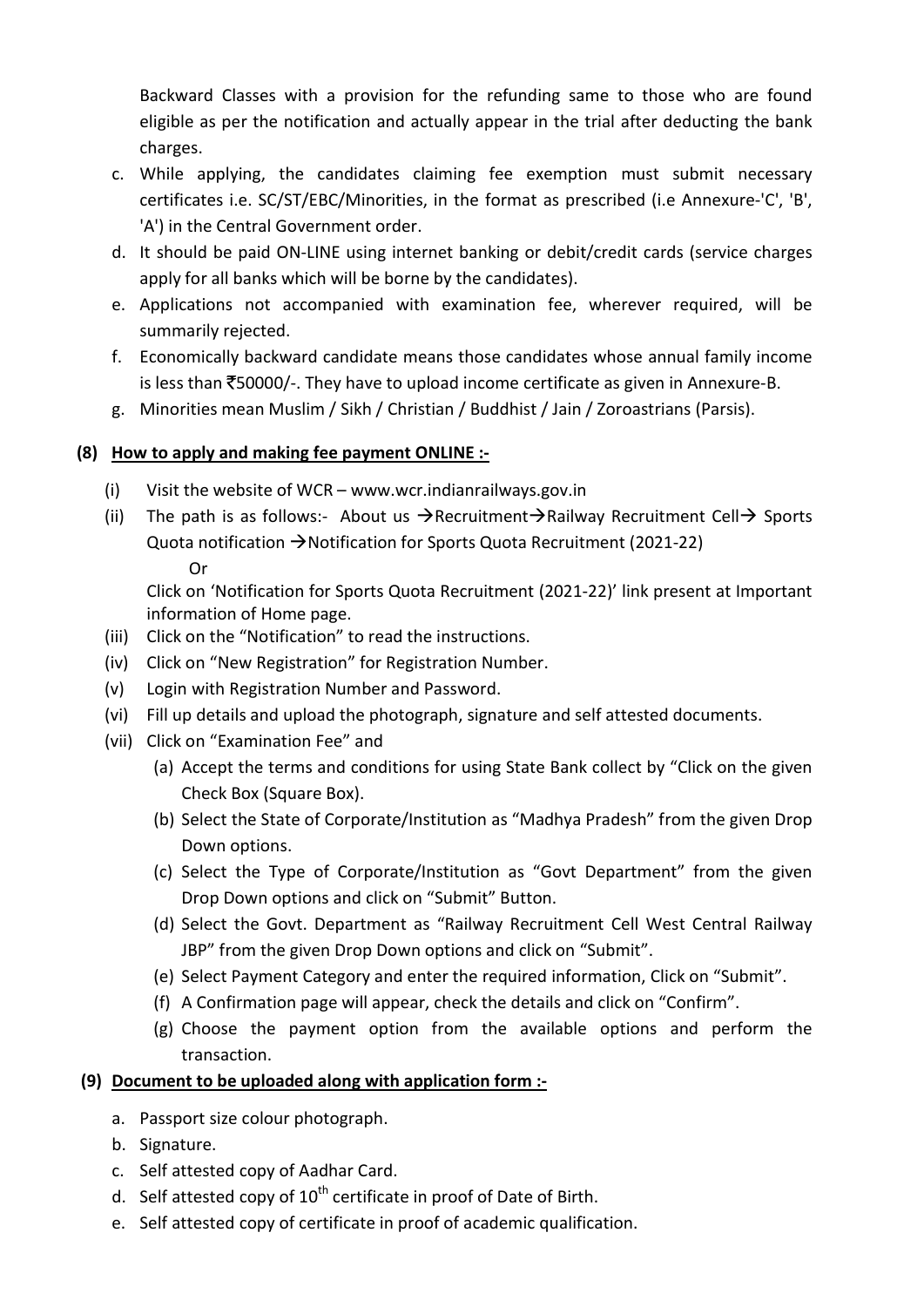- f. Self attested copy of certificate in proof of Sports achievement issued by concerned Federation/Association/Board.
- g. Self attested copy of Fee exemption certificate i.e. SC/ST/EBC/Minorities certificate etc.

#### (10) Selection Procedure:-

Eligibility of the candidates for the post notified in this notification will be scrutinized by scrutiny committee on the basis of the information furnished by them in the ONLINE application based on the Norms for recruitment mentioned in Para (1) & (2) and Para (12) of this notification. All eligible candidates will be called for Trial and after Trial only the FIT candidates shall be assessed for next stage of recruitment. Candidates declared NOT FIT by the Trial committee will not be assessed further by the recruitment committee.

#### (11) Important Instructions:-

- (11.1) Candidates to ensure their eligibility before applying:- The candidates should ensure that they fulfill all eligibility conditions prescribed for the post/examination. Eligibility of the candidates for the post notified in this notification would be decided on the basis of the information furnished by them in the ONLINE application. If at any stage of recruitment or thereafter, it is found that any information furnished by the candidate in his application is false/incorrect or the candidate has suppressed any relevant information or the candidate otherwise does not satisfy the eligibility criteria for the post(s), his candidature will be cancelled forthwith.
- (11.2) Production of the original application and documents of Date of birth, Educational Qualification and Sports Achievement etc on the day of Trial and interview is mandatory without which they will not be allowed to appear in the Trial/Interview. Certificates in languages other than English or Hindi should be submitted by an attested translation in English/Hindi. Photocopy of all documents should be self attested. No TA/DA/Accommodation will be given for appearing in the selection trials/interview. Applicants will have to bring their own kit and also four-passport size photographs. They may also be required to stay during the selection for 2-3 days, for which they have to make their own arrangements. The railway administration has all rights reserved to fix any date/place or postpone trials/interview or cancel due to unforeseen causes against which no claim will be accepted.
- (11.3) Candidates should be in readiness to appear for the trials etc at short notice after the last date for submission of application is over. Selected candidates will be posted anywhere on West Central Railway.
- (11.4) Candidates will have to pass suitable Medical Examination applicable to the post allotted to them.
- (11.5) In case, the candidates are found suitable and are appointed in the Railways they have to undergo training for the period prescribed for the particular post in which they will be offered appointment, in case training is necessary for the particular post.
- (11.6) The sportsperson recruited as Clerk against sports quota, should pass the requisite typewriting test within a period of four years from the date of their appointment, as per instructions as contained in Railway Board's letter No. E(NG)-II/2004/RR-1/48 dt. 09.02.2005 (RBE No. 25/2005). If a sportsperson is unable to pass the type-writing test within the period of four years, the regular increments due on completion of four years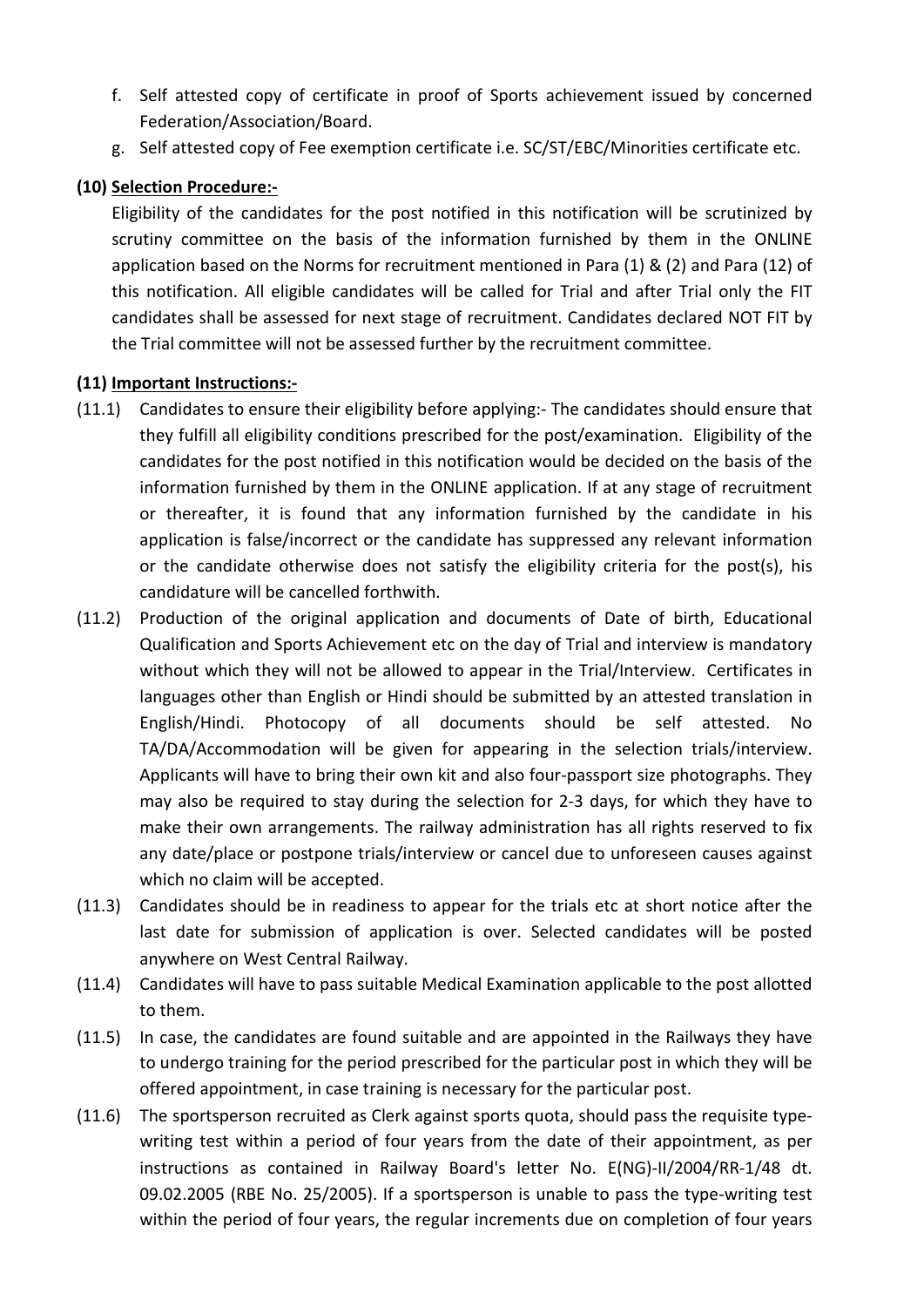and there after, should not be released. However, in exceptional cases, where a sportsperson is not able to pass the typewriting test due to his active involvement in sporting activities at International and National levels, after joining the Railways; Railway Board can grant the exemptions for releasing his further increments after four years' period. In deserving cases, proposals from Railway/Unit should be received in Railway Board within three months from the expiry of four years' period from the date his appointment, with General Manager's personal recommendation, detailing the participation in sports events and his achievements therein, after joining the Railways.

- (11.7) Candidate applying for more than one game/event shall submit separate applications with separate fee.
- (11.8) Candidate those who are already in service of PSU/Government Organisation and are eligible for the above, should submit "No Objection Certificate" for the same from their employer.
- (11.9) Candidate's admission at all stages of the recruitment will be purely provisional subject to satisfying the prescribed eligibility conditions. Mere issue of call letters to the candidate will not imply that his candidature has been finally cleared.
- (11.10) Sportspersons having sports norms for higher Grade Pay (Level) and applied against the vacancies for the lower Grade Pay (Level), can be considered. However, he will not claim for higher Grade Pay (Level) after joining the Railways on the basis of sports achievements prior to joining Railways.
- (11.11) Selected candidates will have to submit "Service Bond" of 5 years at the time of appointment.
- (11.12) Sportsperson recruited against sports quota shall be terminated from service, if the information and documents furnished by him for recruitment, are found incorrect/fake at any stage; observing requisite procedure for such termination.
- (11.13) The candidates would be selected for employment only if they fit in the West Central Railway Sports Association team.
- (11.14) The decision of selection committee in all matters relating to eligibility, acceptance or rejection of application etc. will be final and binding on the candidates and no inquiry or correspondence will be entertained in this connection.
- (12) Invalid Applications/Rejections:- Candidates are requested to read all instructions thoroughly before submitting ONLINE application, otherwise their applications are likely to be rejected on one or more of the following reasons. In case the application is rejected, candidates will be able to view their status ONLINE on the website of West Central Railway along with the reasons for rejection(s). SMS and e-mail alerts shall also be sent to the candidates on their registered mobile numbers and e-mail IDs, if indicated in their ONLINE application. Candidates will not be intimated by post regarding the reason(s) of rejection.
	- (12.1) Applicants who are not fulfilling norms for recruitment as per para (1) and (2) of this notification.
	- (12.2) Over age or under age.
	- (12.3) Certificates not uploaded/uploaded certificate are not readable.
	- (12.4) Any other irregularities which are considered invalid by RRC.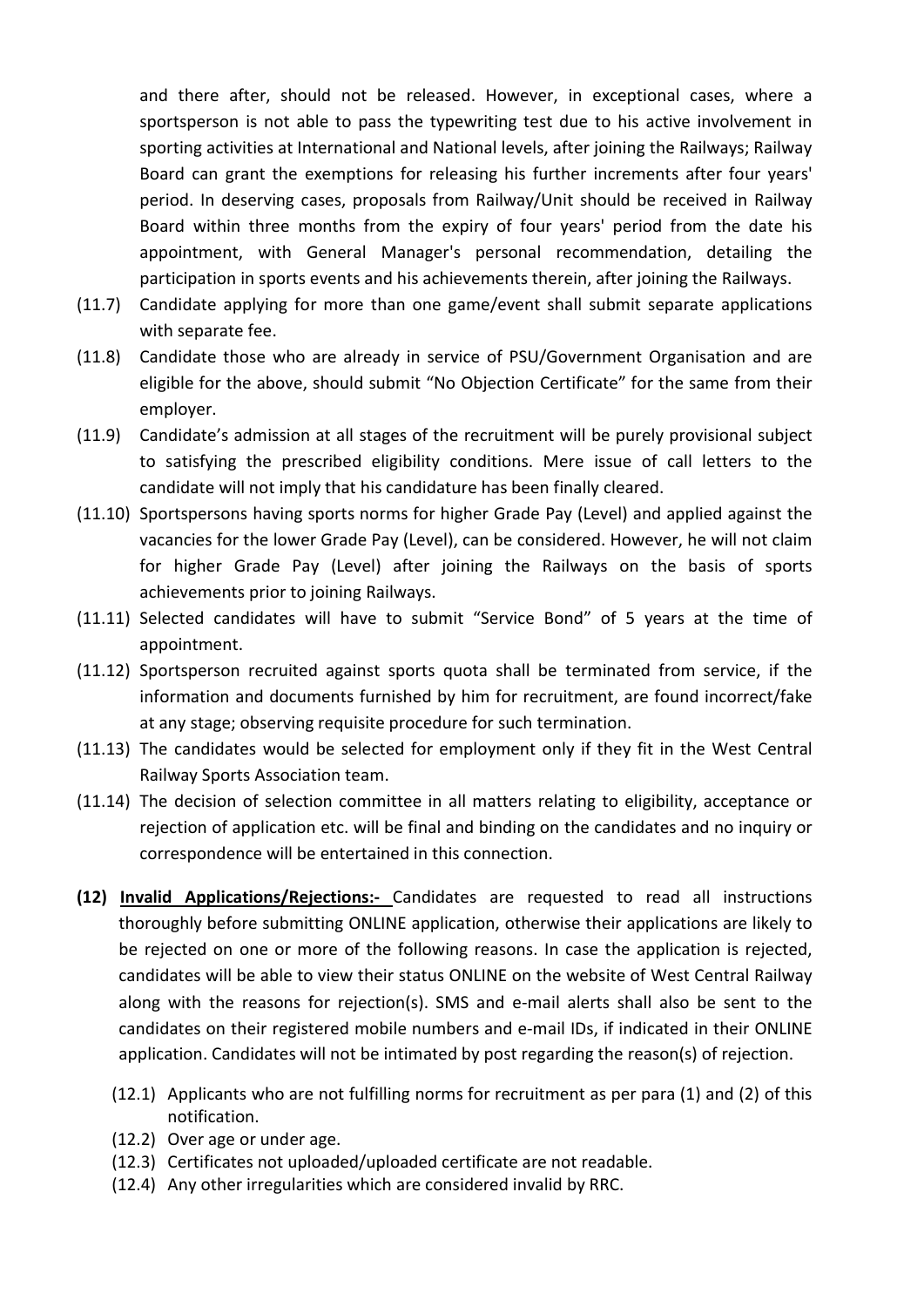- (13) LEGAL MATTERS: Any legal matter arising out of this Employment Notification shall fall within the legal jurisdiction of Central Administrative Tribunal, Jabalpur only.
- (14) In case of any dispute, English version of the Employment Notification will be treated valid.

NOTE :- Candidates selected through Sports Quota will have to perform in his field of sports for a minimum period of 5 years. His performance will be assessed during first two years of service (Probation period). In case performance is not found up to the mark, his service is liable to be terminated.

> Chairman Railway Recruitment Cell West Central Railway, Jabalpur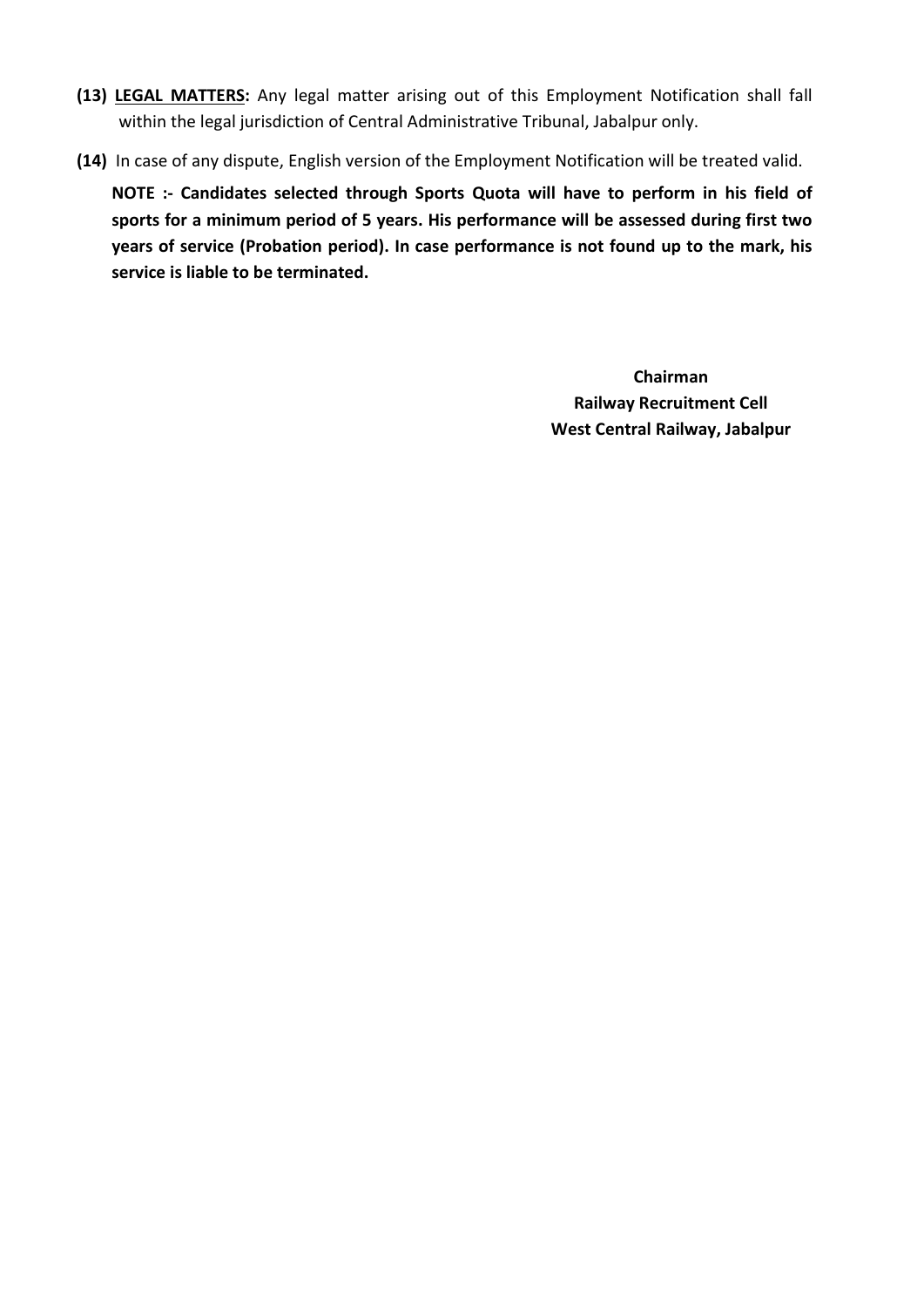## DECLARATION

## Proforma for Waiver of Examination Fees to be submitted by Minority candidates against Employment Notification No. 03/2021 (Sports Quota)

| Government i.e. Muslim / Sikh / Christian / Buddhist / Jain / Zoroastrians (Parsis) |  |  |  |
|-------------------------------------------------------------------------------------|--|--|--|

Date: Canadidate Signature of the Candidate

Place: Name of the Candidate Place:

Note : At the time of Trial and document verification such candidates claiming waiver of examination fee will be required to furnish 'Minority Community Declaration' affidavit on Non Judicial Stamp paper that he / she belongs to any of the minority community notified by Central Government (i.e. Muslim / Sikh / Christian / Buddhist / Jain / Zoroastrians (Parsis).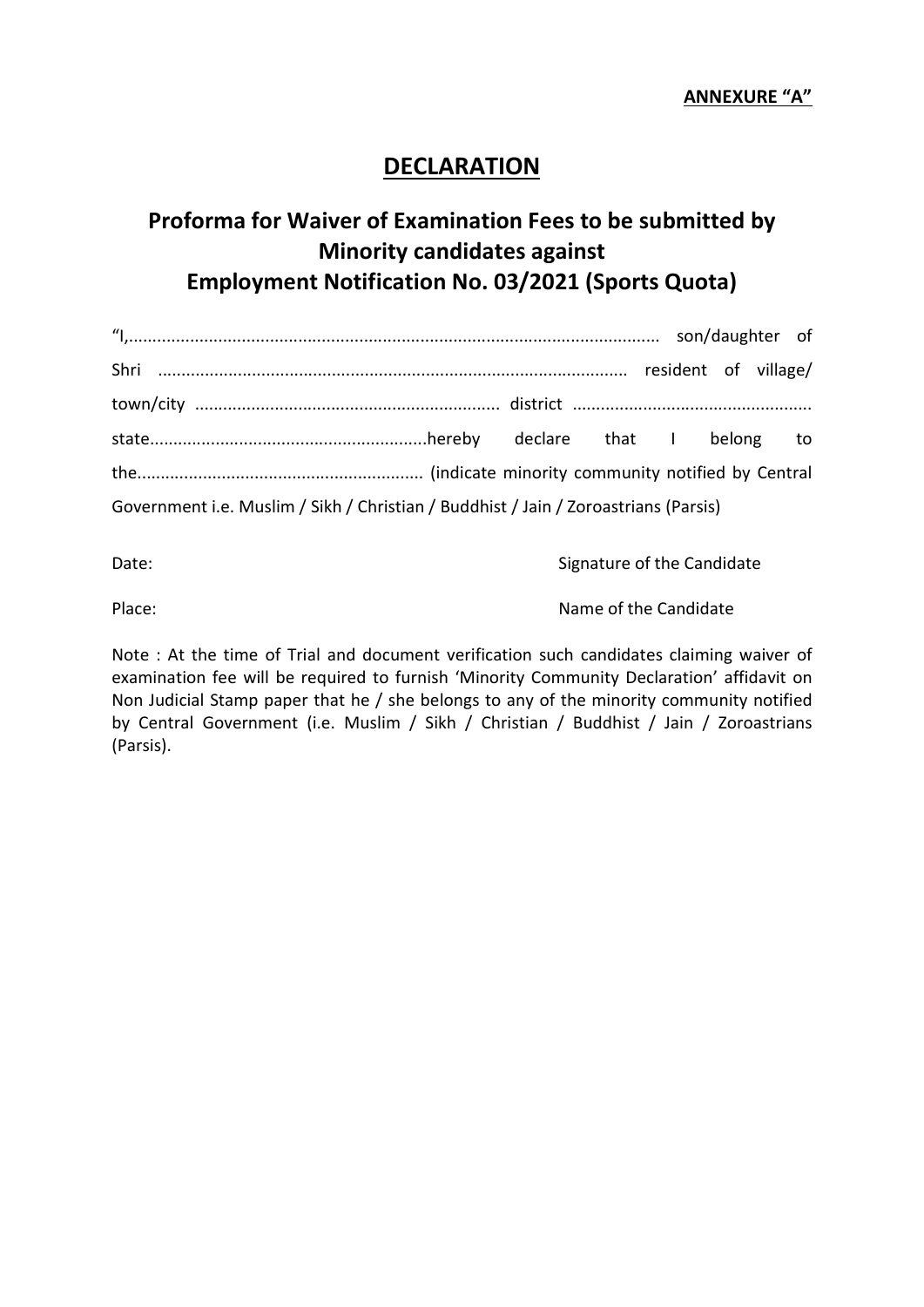## Income Certificate for EBC

## Proforma for Waiver of Examination Fees to be submitted by Economically Backward Class candidates against Employment Notification No. 03/2021 (Sports Quota)

Date: ............................. Signature:

Name:

Stamp of Issuing Authority:

Note: Economically Backward Classes will mean the candidates whose family income is less than Rs.50,000/- per annum. The following authorities are authorized to issue income certificates for the purpose of identifying economically backward classes:

(1) District magistrate or any other Revenue Officer up in the level of Tahsildar (2) Sitting Member of Parliament of Lok Sabha for persons of their own Constituency (3) BPL Card or any other certificate issued by Central Government under a recognized poverty alleviation programme or Izzat MST issued by Railways. (4) Union Minister may also recommend to Chairman/RRC for any persons from anywhere in the country. (5) Sitting Member of Parliament of Rajya Sabha for persons of the district in which these MPs normally reside.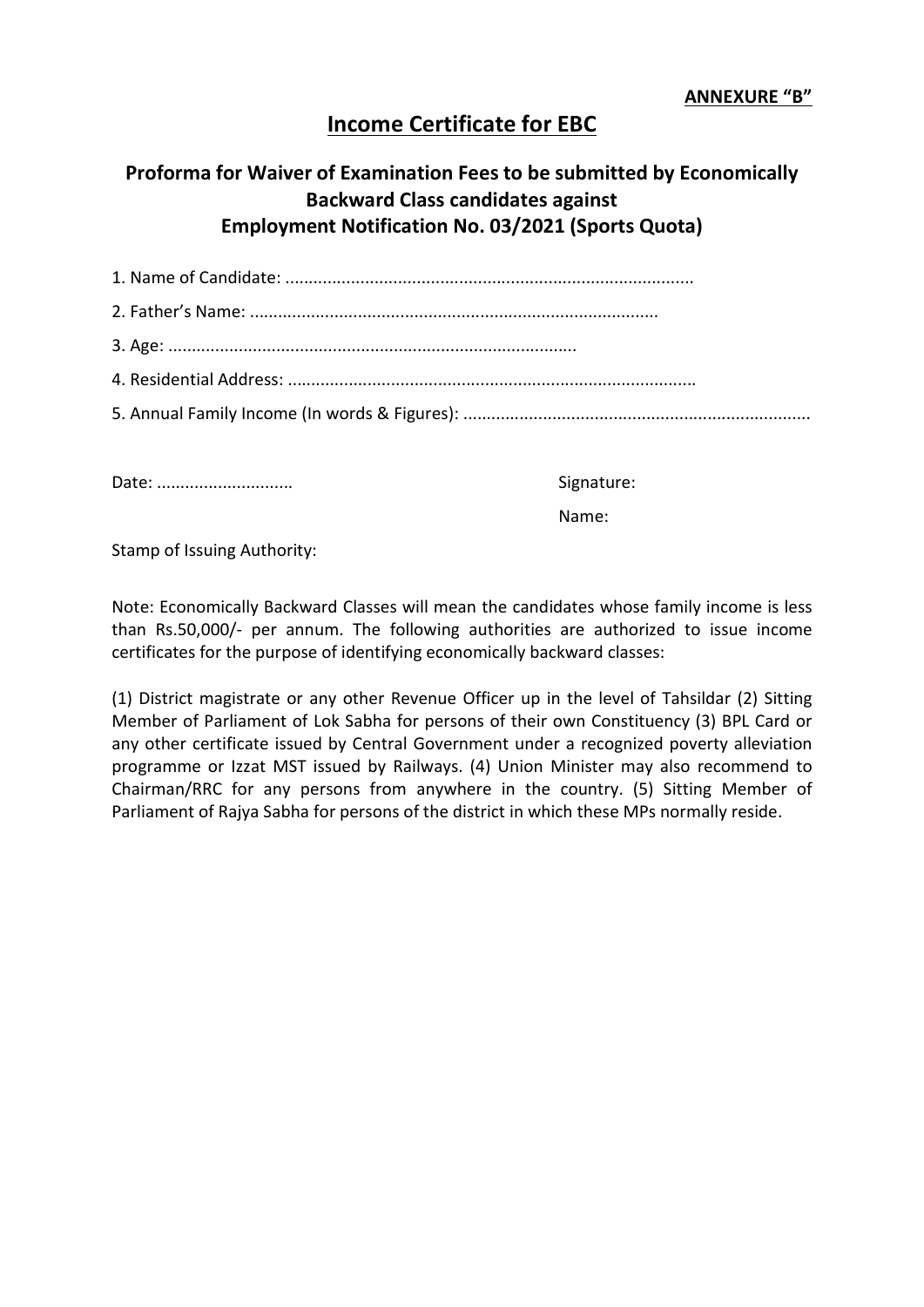#### ANNEXURE "C"

#### FORM OF CASTE CERTIFICATE FOR SC/ST

|                                                                                                                                         | Village/Town |
|-----------------------------------------------------------------------------------------------------------------------------------------|--------------|
|                                                                                                                                         |              |
|                                                                                                                                         |              |
| Scheduled Caste / Scheduled Tribe under:-                                                                                               |              |
| *The Constitution Scheduled Castes Order 1950.                                                                                          |              |
| *The Constitution Scheduled Tribes Order 1950.                                                                                          |              |
| *The Constitution (Scheduled Castes) (Union Territories) (Part C States) Order 1951;                                                    |              |
| *The Constitution (Scheduled Tribes) (Union Territories) (Part C States) Order 1951;                                                    |              |
| [As amended by the Scheduled Castes and Scheduled Tribes Lists (Modification Order 1956, the Bombay Re-organisation Act 1960, the       |              |
| Punjab Re-organisation Act 1966, the State of Himachal Pradesh Act 1970, the North Eastern Areas (Reorganisation) Act 1971 and the      |              |
| Scheduled Castes and Scheduled Tribes Orders, (Amendment) Act 1976]                                                                     |              |
| *The Constitution (Jammu and Kashmir)* Scheduled Castes Orders, 1956                                                                    |              |
| *The Constitution (Andaman and Nicobar Islands)* Scheduled Tribes Order, 1959 as amended by the Scheduled Castes and Scheduled          |              |
| *Tribes Orders (Amendment) Act, 1976                                                                                                    |              |
| *The Constitution (Dadra and Nagar Haveli)* Scheduled Castes Order, 1962.                                                               |              |
| *The Constitution (Dadra and Nagar Haveli) Scheduled Tribes, Order, 1962                                                                |              |
| *The Constitution (Pondicherry) Scheduled Castes Orders, 1964                                                                           |              |
| *The Constitution (Uttar Pradesh) Scheduled Tribes Order, 1967                                                                          |              |
| *The Constitution (Goa, Daman and Diu) Scheduled Castes Order, 1968                                                                     |              |
| *The Constitution (Goa, Daman and Diu) Scheduled Tribes Order, 1968                                                                     |              |
| *The Constitution (Nagaland) Scheduled Tribes Order, 1970.                                                                              |              |
| *The Constitution (Sikkim) Scheduled Castes Order, 1978                                                                                 |              |
| *The Constitution (Sikkim) Scheduled Tribes Order, 1978                                                                                 |              |
| *The Constitution (Jammu & Kashmir) Scheduled Tribes Order, 1989.                                                                       |              |
| *The Constitution (SC) Orders (Amendment) Act, 1990                                                                                     |              |
| *The Constitution (ST) Orders (Amendment) Ordinance Act, 1991                                                                           |              |
| *The Constitution (ST) Orders (Amendment) Ordinance Act, 1996                                                                           |              |
| *The Constitution (Scheduled Castes) Orders (Amendment) Act, 2002                                                                       |              |
| *The Constitution (Scheduled Castes) Orders (Second Amendment) Act, 2002.                                                               |              |
| *The Scheduled Castes and Scheduled Tribes Orders (Amendment) Act, 2002.                                                                |              |
| 2. Applicable in the case of Scheduled Castes/Scheduled Tribes persons who have migrated from one State/Union Territory Administration. |              |
| certificate is<br>Scheduled Tribes Certificate issued<br>issued<br>on the basis<br>Castes/<br>This<br>of the<br>Scheduled               | to           |
|                                                                                                                                         |              |
|                                                                                                                                         |              |
|                                                                                                                                         |              |
| 3.                                                                                                                                      |              |
|                                                                                                                                         |              |
|                                                                                                                                         |              |

Date................................... Designation...............................................................

| (with seal of Office) |
|-----------------------|
|                       |

\* Please delete the words which are not applicable.

@ Please quote the specific presidential order.

% Delete the Paragraph, which is not applicable

Note: (a) The term "ordinarily reside(s)' used here will have the same meaning as in Section 20 of the Representation of the People Act, 1950. Officers competent to issue Caste/Tribe certificates.

 1. District Magistrate / Additional District Magistrate / Collector / Deputy Commissioner / Additional Deputy Commissioner / Deputy Collector / 1st Class Stipendiary Magistrate / Sub-Divisional Magistrate / Taluka Magistrate / Executive Magistrate / Extra Assistant Commissioner. 2. Chief Presidency Magistrate / Additional Chief Presidency Magistrate / Presidency Magistrate. 3. Revenue Officers not below the rank of Tehsildar. 4. Sub-Divisional Officer of the area where the candidate and / or his / her family normally reside(s). 5. Certificates issued by Gazetteed Officers of the Central or of a State Government Countersigned by the District Magistrate concerned. 6. Administrator/Secretary to Administrator (Laccadive, Minicoy and Admindivi Islands).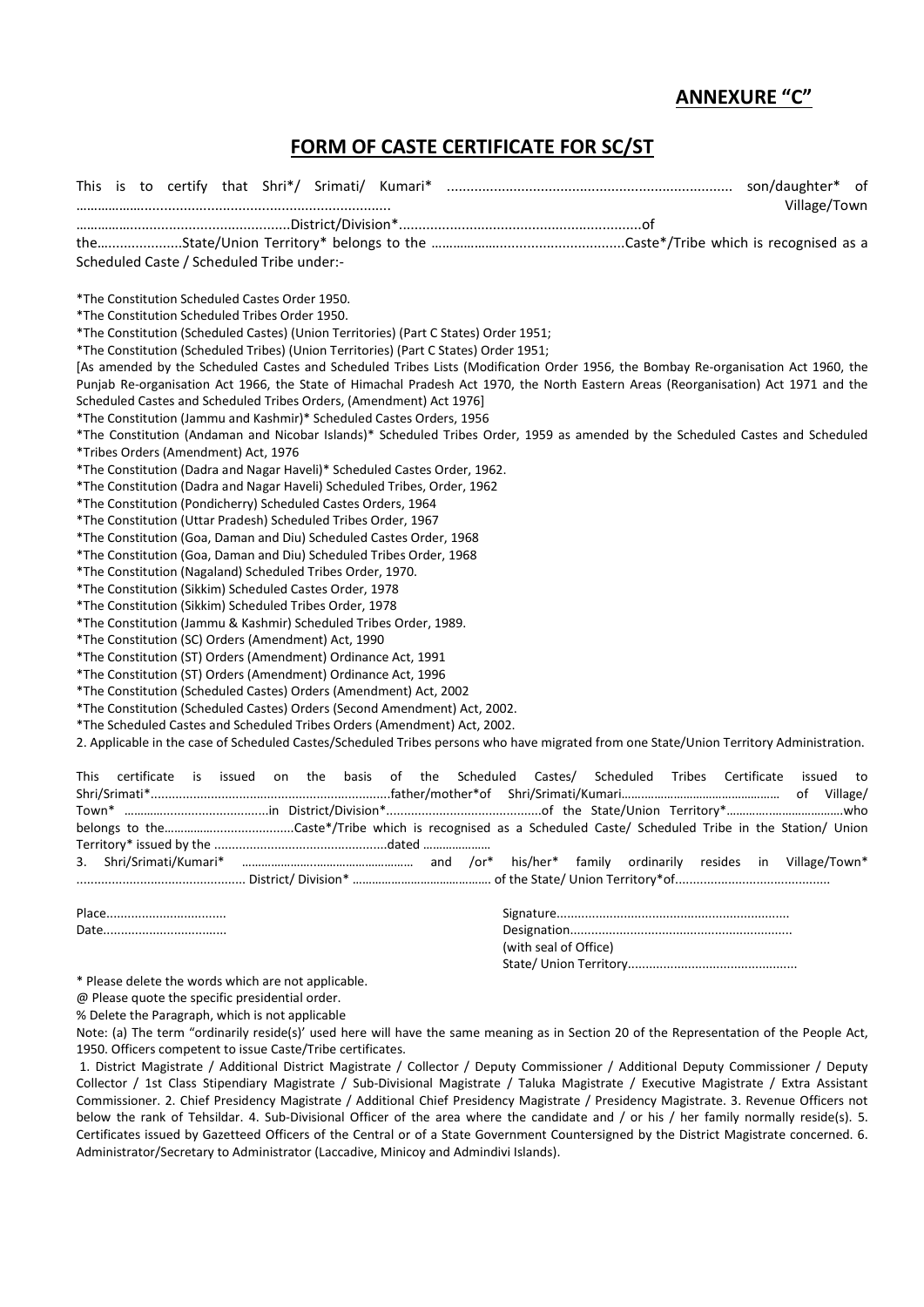#### ANNEXURE "D"

## OBC CERTIFICATE FORMAT

#### FORM OF CERTIFICATE TO BE PRODUCED BY OTHER BACKWARD CLASSES APPLYING FOR APPOINTMENT TO POST UNDER THE GOVERNMENT OF INDIA

Shri/Smt./Kum.\* ……................................................................................... and/or his/her family ordinarily reside(s) in the…....................................................District/Division of the ……........................................................... State/Union Territory. This is also to certify that he/she does not belong to the persons/sections (Creamy layer) mentioned in column 3 (of the Schedule to the Government of India, Department of Personnel & Training OM No. 36012/22/93- Estt(SCT), dated 8.9.1993 and modified vide Government of India, Department of Personnel and Training O.M.No.36033/1/2013-Estt. (Res) dated 27.05.2013 and 13.09.2017\*\*

Date:

.

DISTRICT MAGISTRATE / DY. COMMISSIONER ETC.

(Seal )

\* The authority issuing the certificate may have to mention the details of Resolution of Government of India, in which the caste of the candidate as OBC.

\*\* As amended from time to time.

Note: The term "Ordinarily" used here will have the same meaning as in Section 20 of the Representation of the People Act, 1950.